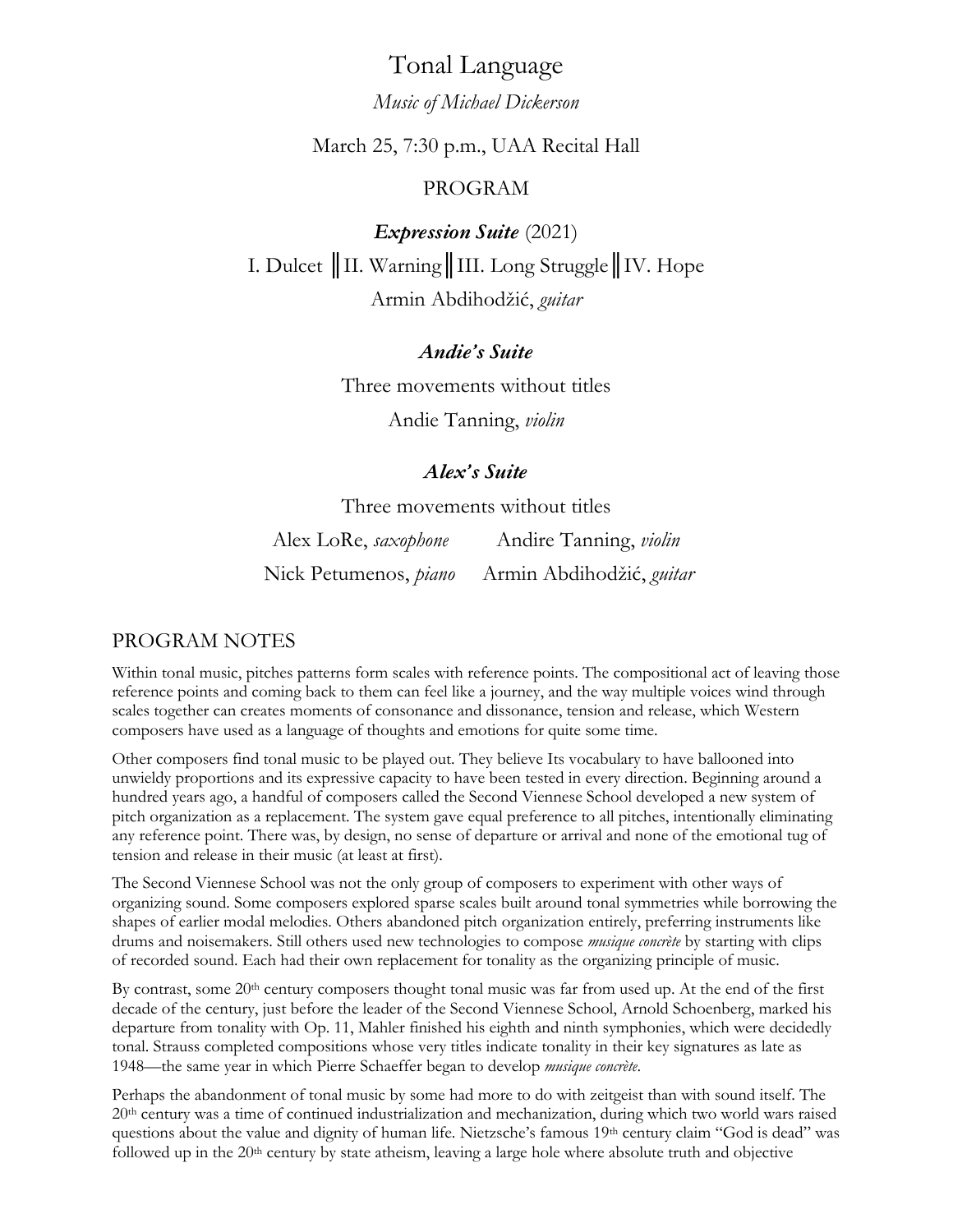beauty once stood. If tonal music had been developed by cultures interested in absolute truth and objective beauty, perhaps atonal music represented a turning away from a value-laden worldview entirely.

The trouble with much of the atonal music of the  $20<sup>th</sup>$  century is that it's wildly unpopular. It is as though most audiences prefer tonal music for the very reason that some composers rejected tonality—it is human and evocative in its ambition, whereas much atonal music intentionally avoids the moments and meanings many audiences hold most dear. It seems that most listeners cannot stomach art does not value human perspectives and instead prefers that which satisfies our need for connection.

What then could be the point of the present concert, which introduces yet another new system of tonality? Treat it like an anachronism—a passing shot at some composers who considered themselves ahead of their time, but a shot which recognizes the need for new forms of expression. Atonal composers may have been right that the world is no longer what it was before the industrial revolution, global warfare, and state atheism; it may be harder now than ever to reconcile cherished notions of truth, beauty, and goodness with facts found through observation and experimentation; but it is useless to give up on a value-laden world and strike out on one's own into rigid isolation. We need one another to enjoy and make sense of life, and the best way to connect with someone is to speak their language.

### **Armin's Suite**

This suite was written for Armin Abdihodžić and explores of four different musical forms. Movement I, *Dulcet*, is reminiscent of a classical-romantic air. Movement II, *Warning*, is like a prog rock song. Movement III, *Long Struggle*, borrows from blues forms. Movement IV, *Hope*, is roughly a theme and variations. Each form has stylistic associations that are imitated through extended technique and through harmonic soundalikes within the composer's tonal system.

The title *Dulcet* is a direct description of the overall feeling of the movement. The triplets and slow-moving melody that take over just after an open, airy introduction are sweet and soothing, almost to the point of being a lullaby. A segmented melody in two voices provides enough reprieve from the constant triplets to make a return feel welcome. The melody and texture are left hanging and the listener left feeling adrift.

*Warning* begins with what feels like a tone shift. The clash of notes sharped in some octaves but not others feels uneasy, like a bad omen. The repetition of thick chords with a single, pronounced syncopation in each phrase adds to the trepidation. A disjunct sequence of technically demanding passages ends with slow-moving chords that lead back into the opening gesture. Out of context, the final chord would sound like a simple major triad, but in context it seems like a false sense of hope.

In the third movement, a vocal melody grounded in spirituals and the blues drives *Long Struggle* from start to finish. It is a groan made understandable by percussion on the body of the guitar, a reference to the stomping and clapping that often accompany spirituals and early blues. In time, the stomping and clapping subside to give the guitarist room for new explorations, and the elaboration of the opening melody is like a preacher explaining a simple message with reference to many details, or like a blues guitarist taking a free solo. However, the groan returns almost unaltered at the end of the movement.

After *Warning* and *Long Struggle*, *Hope* is offered as an invitation. Although the movement seems to have two tonal centers by the end of the first section, both are contained within the broader scales of this concert. In fact, all of the diversity of this movement and of the prior movements is contained within the single scale of each. The return of the opening gestures in all movements, including this final movement, is a choice to focus on one important message, one emotion, after recognizing myriad related ideas and possibilities.

### **Andie's Suite**

This suite was written for Andie Tanning and uses melody to explore this a new tonal language. Each of the three movements evokes a different mood by spending time in different regions of that tonal system and by bringing melodies to a close in different ways. *Andie's Suite* is abstract in that there are no words included to compare the sounds of the suite with extramusical ideas or objects—the suite must be understood on its own terms or associated with the listener's own ideas and experiences.

Movement I features contrasting sections—fast then slow, linear then leaping, singable then violin-istic. Although the violin is a primarily melody instrument, the opening gesture of this suite is better understood harmonically, and some moments that are primarily melodic also feature a second voice that takes turns with the first. This occurs most poignantly at the end of the movement, where contiguous notes are separated by more than two octaves.